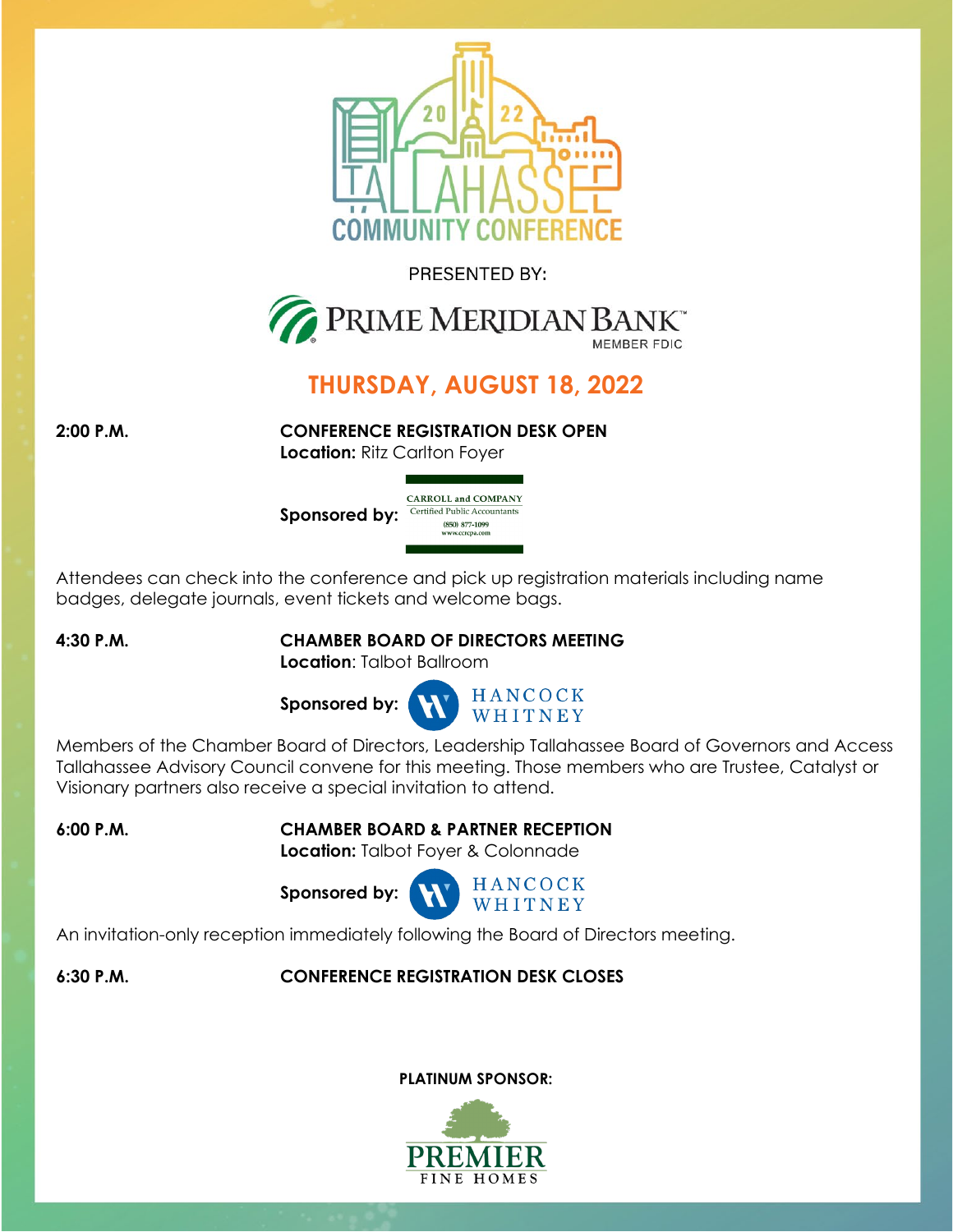

# **FRIDAY, AUGUST 19, 2022**

**8:00 A.M. CONFERENCE REGISTRATION DESK OPEN Location:** Ritz Carlton Foyer



Attendees can check into the conference and pick up registration materials including name badges, delegate journals, event tickets and welcome bags.

#### **8:00 A.M. BUSINESS EXHIBIT HALL OPEN Location: Ritz Carlton Foyer**

Browse through exhibit tables to learn more about each business. From major employers and service providers to retail and nonprofits each exhibitor will offer new information. Each exhibitor will have a special barcode for the conference app where participating attendees have a chance to win a prize at the end of the weekend.

# **8:30 A.M. GOLF TOURNAMENT**

**Location:** Golf Club of Amelia Island



The Golf Club of Amelia is located at the entrance to the Ritz Carlton property. Attendees will walk from the resort to the golf course to find their teams, carts, welcome materials and warm-up.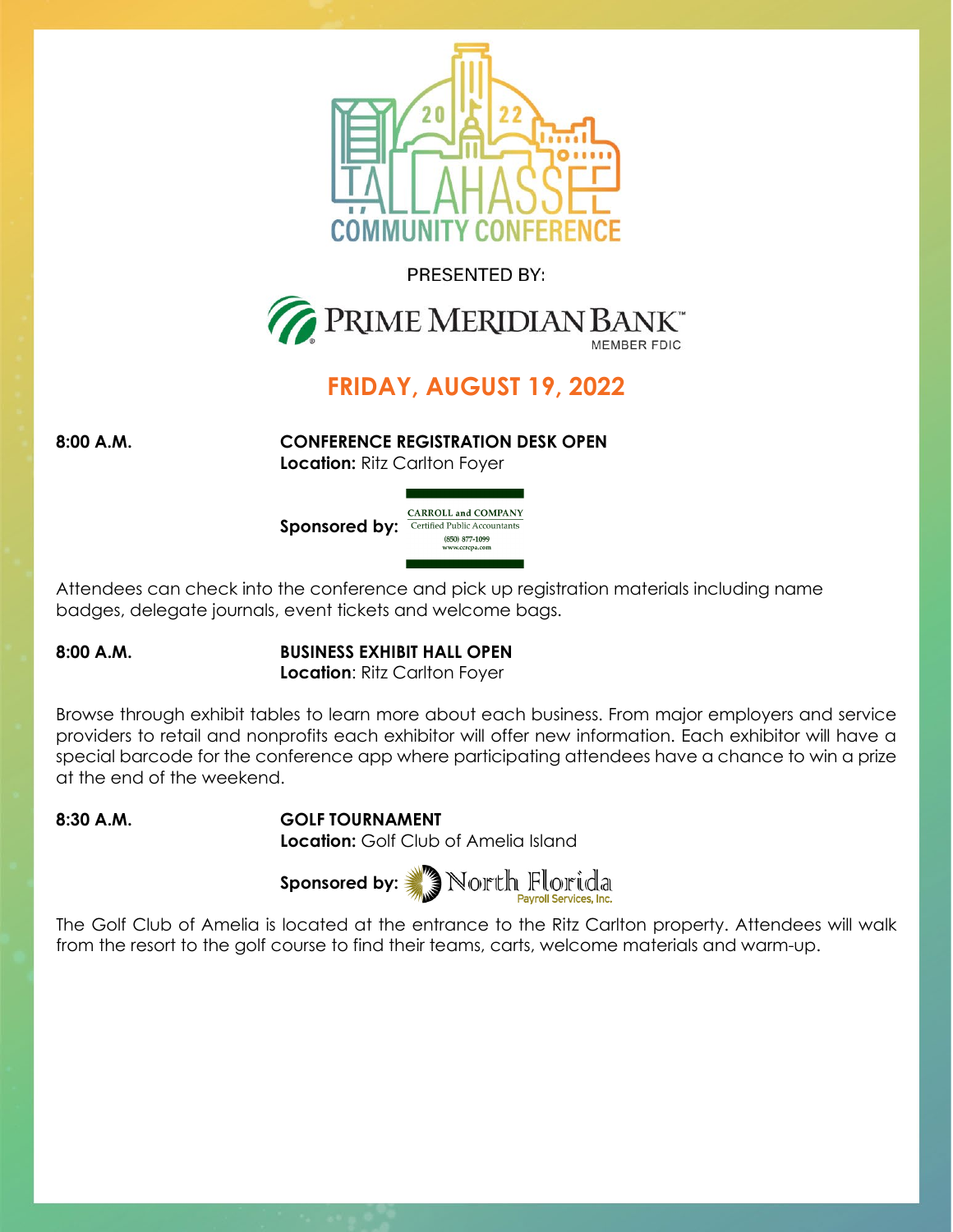

# **FRIDAY, AUGUST 19, 2022**

**3:00 P.M. ASK THE EXPERTS: ROUNDTABLE DISCUSSIONS FOR YOUR BUSINESS Location:** TBD



**Panelists:**

Eddie Gonzalez Loumiet, CEO, Ruvos Deborah Minnis, Shareholder, Ausley McMullen Chirag Shah, CEO, The Current Agency Angela Walker, Owner/Managing Partner, Social Catering & Events

As a small business owner, you oversee all aspects of your company including hiring, training, capital investments, marketing and technology. In one of our top-rated sessions, this workshop format gives attendees the opportunity to engage with experts on specific topics and ask questions that help make your business better.

# **4:00 P.M. COMPANY CULTURE: CREATING A BEST PLACE TO WORK**

**Location:** TBD



**Speaker:**

Terrie Ard, President/COO, Moore, Inc.

The Great Resignation, the Big Quit the Great Reshuffle. No matter what you call it, talent retention and recruitment is the #1 concern keeping business leaders up at night. How are you safeguarding from losing key talent? As employers it is more important than ever to act now to retain your employees. Join us for an engaging and interactive workshop where one of Florida Trend's "Best Companies to Work For" for 12 years in a row will share tips and resources to help you with retention strategies to enhance your workplace culture.

#### **PLATINUM SPONSOR:**

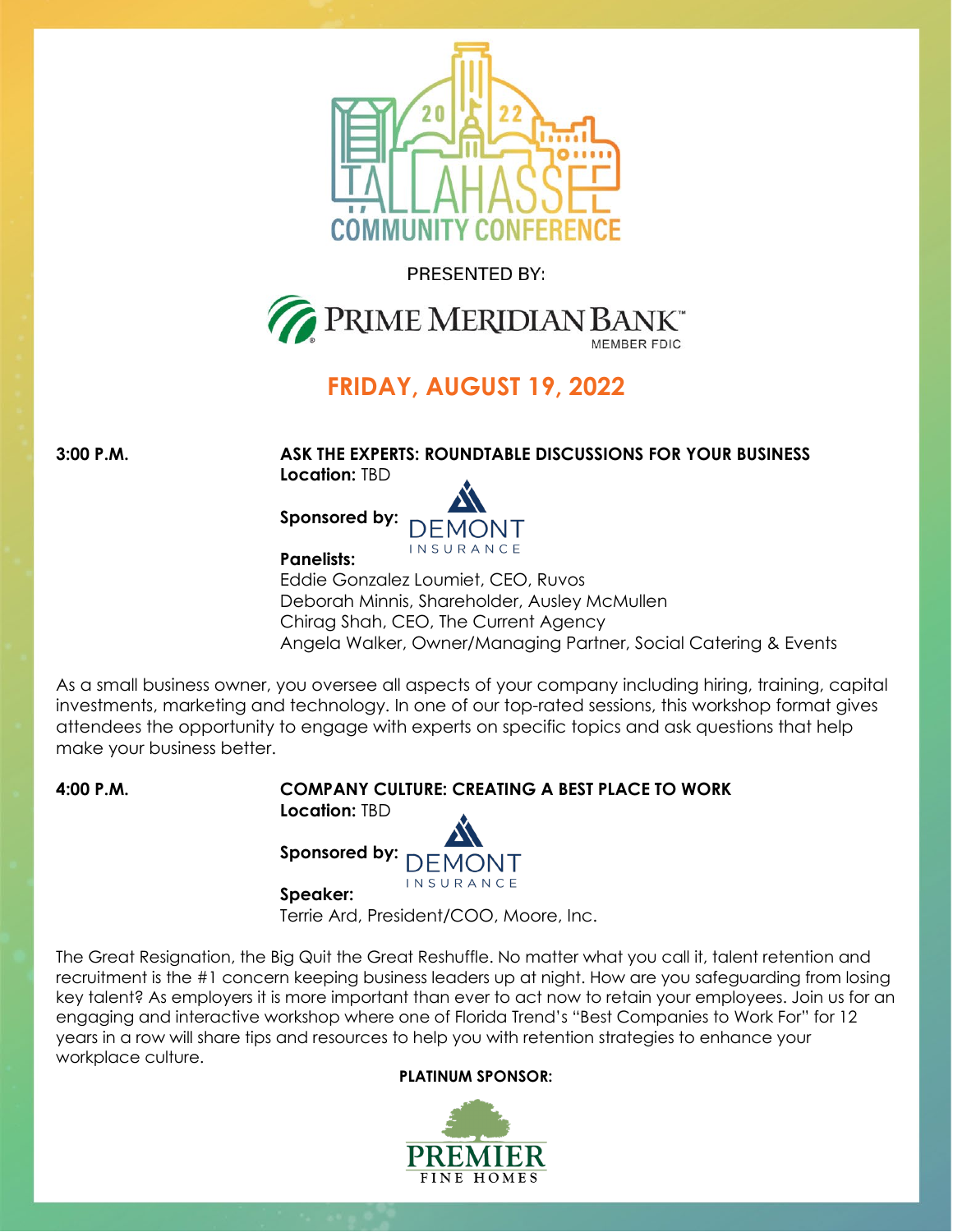

# **FRIDAY, AUGUST 19, 2022**

**5:30 P.M. WELCOME RECEPTION Location**: TBD

**Sponsored by:** 



**Certified Public Accountants** 

Join your fellow attendees at the Annual Chamber Community Conference's official weekend kickoff. Mix and mingle with business leaders while enjoying complimentary beverages and heavy hors d'oeuvres.

# **7:00 P.M. DINNER ON OWN**

Grab a friend, colleague or new contact and enjoy dinner at one of the on-property options or venture into downtown Fernandina Beach for a multitude of restaurants for all types of taste buds.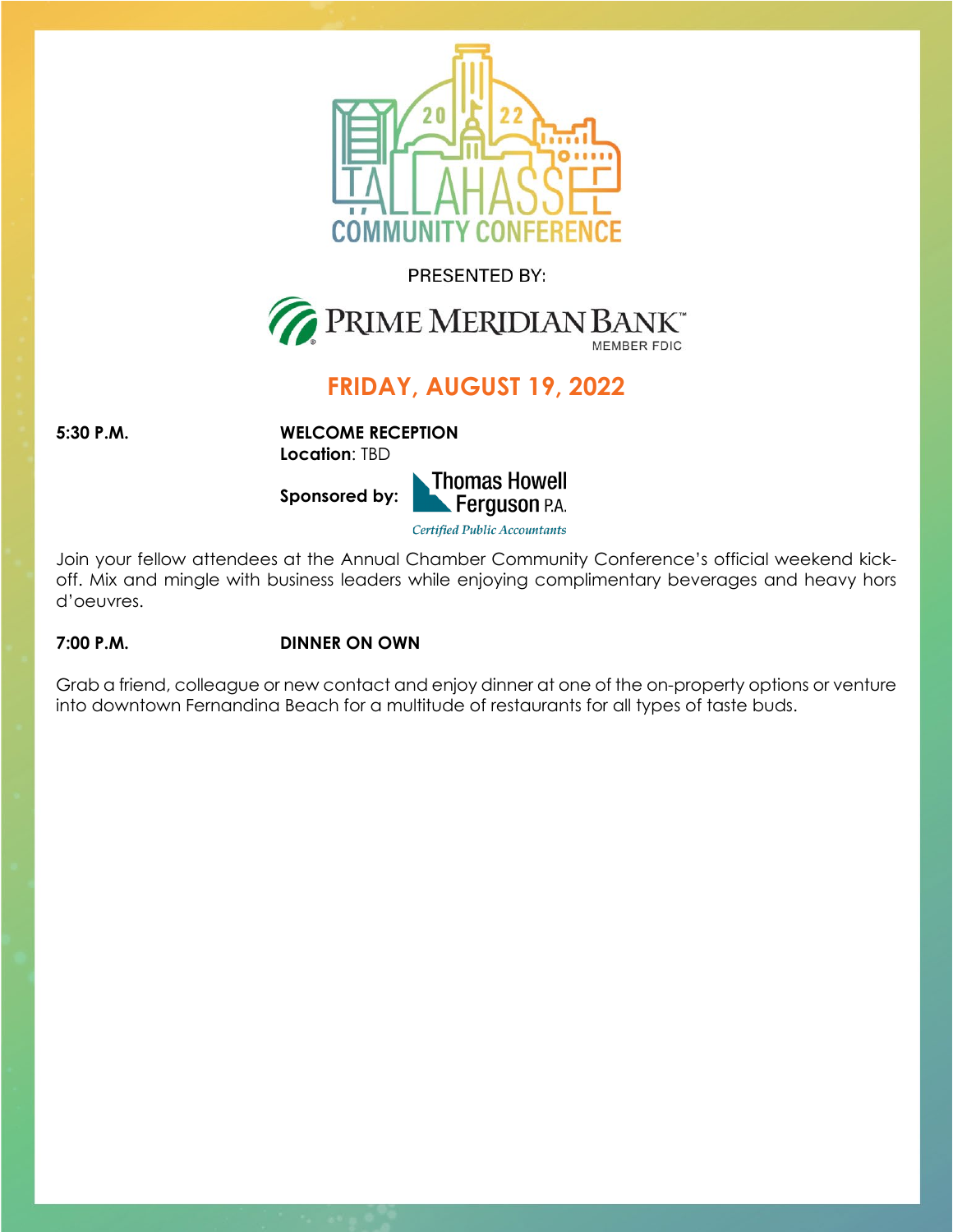



# **SATURDAY, AUGUST 20, 2022**

**7:30 A.M. BUSINESS EXHIBIT HALL OPENS Location:** Ritz Carlton Foyer

Browse through exhibit tables to learn more about each business. From major employers and service providers to retail and nonprofits each exhibitor will offer new information. Each exhibitor will have a special barcode for the conference app where participating attendees have a chance to win a prize at the end of the weekend.

# **8:00 A.M. BREAKFAST & OPENING GENERAL SESSION**

**Location:** Ritz Carlton Ballroom



#### **Speakers:**

Sammie Dixon, Chair, Greater Tallahassee Chamber of Commerce Sue Dick, President/CEO, Greater Tallahassee Chamber of Commerce

# **Presenting Sponsor Highlight**:

Prime Meridian Bank

# **Keynote Speaker:**

Lindsey M. Piegza, Ph.D. Managing Director, Chief Economist, Stifel, Nicolaus & Company, Inc.

# **10:00 A.M. COFFEE BREAK**

**Location:** Ritz [Carlton and Talbot](https://www.tlfcu.org/) Foyers

**Sponsored by:** 

Tallahassee~Leon Federal Credit Union

Attendees will enjoy coffee, sodas and snacks before conference breakout topics begin.

**PLATINUM SPONSOR:**

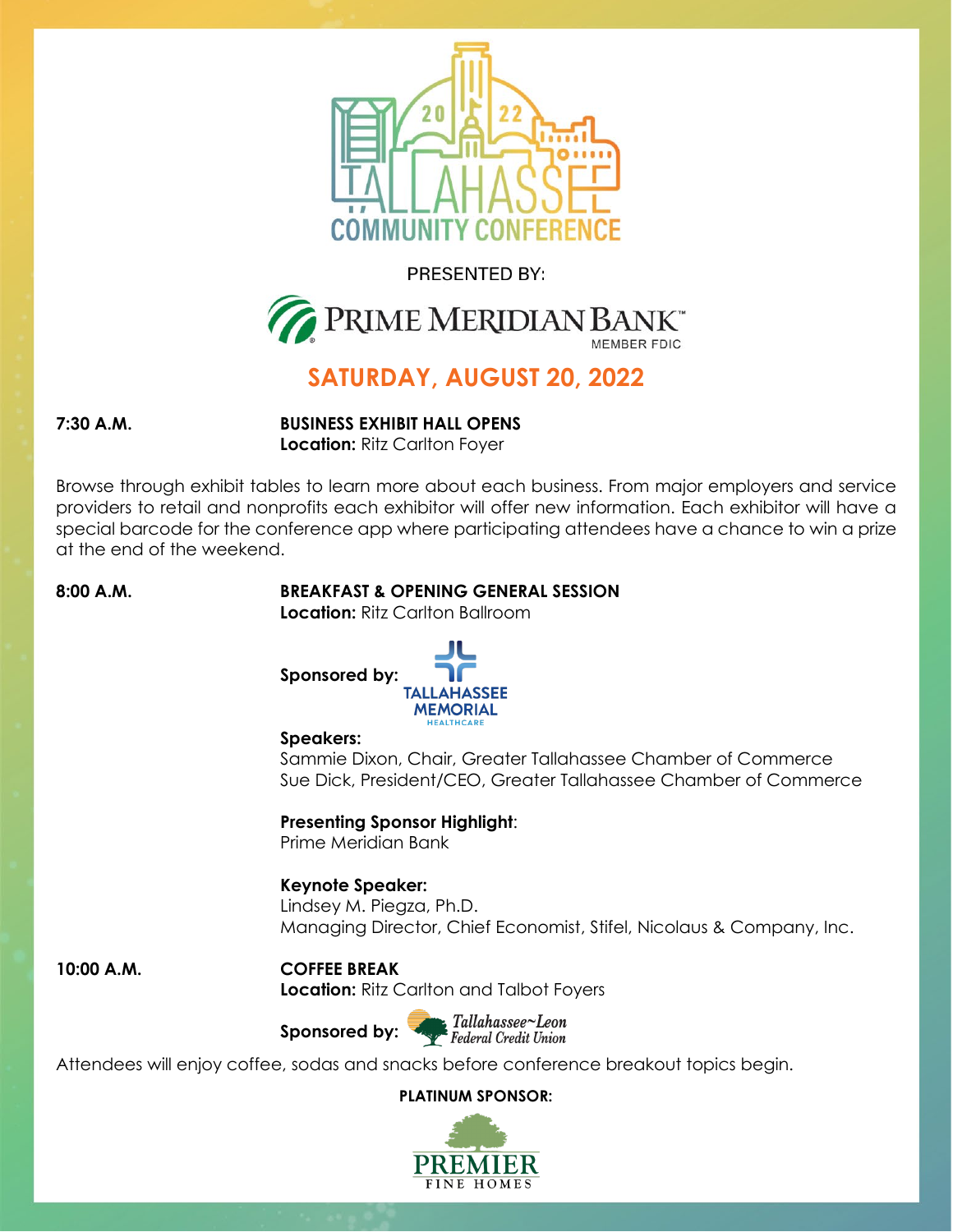20



# **SATURDAY, AUGUST 20, 2022**

## **WORKSHOP SPONSORS:**



**10:15 A.M. BREAKOUT TOPIC #1 10:55 A.M. BREAKOUT TOPIC #2 11:35 A.M. BREAKOUT TOPIC #3 12:15 P.M. LUNCH & GENERAL SESSION Location:** Ritz Carlton Ballroom **Sponsored by[:](https://www.sperryconstruction.com/)**  & Associates, Inc. • Planning • Design • Construction Services **Leading by Design 12:45 P.M. Keynote Speaker:** Richard McCullough, President, Florida State University **1:35 P.M. BREAKOUT TOPIC #4 2:15 P.M. Presenting Sponsor Highlight:** Prime Meridian Bank **2:25 P.M. ADJOURN**

> **CONFERENCE WORKSHOP DESCRIPTIONS CAN BE FOUND ON THE LAST PAGE. ADDITIONAL WORKSHOPS WILL BE POSTED SOON.**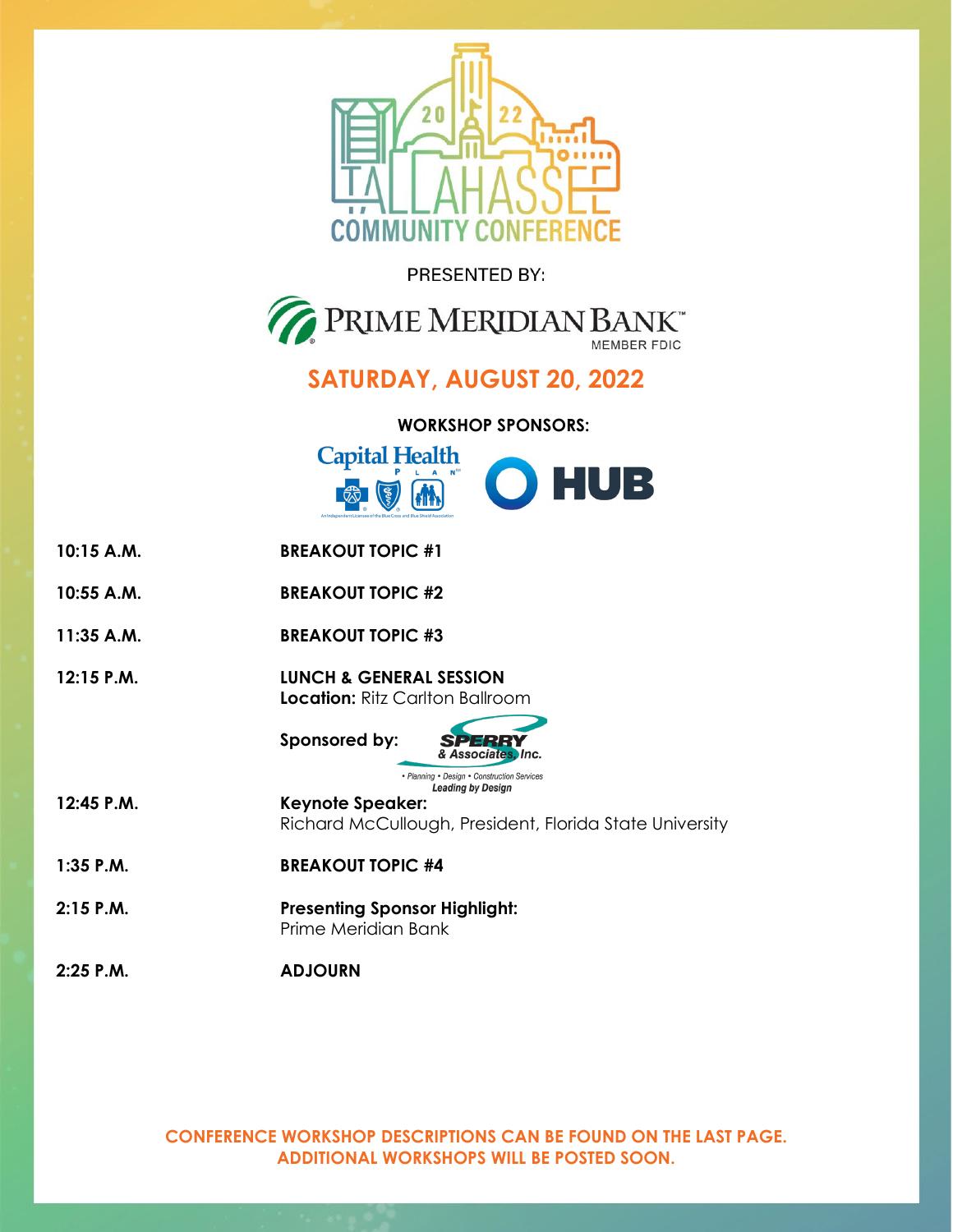$20 \,$ 



# **SATURDAY, AUGUST 20, 2022**

**3:30 P.M. VOLLEYBALL TOURNAMENT**

**COMM** 

**Location:** Beac[h](https://www.structureiq.net/)



**6:00 P.M. LEADERSHIP TALLAHASSEE GET TOGETHER FOR GRADS & GUESTS Location:** TBD



**Sponsored by:**



**Location:** TBD

**Entertainment:** [Tallahassee Nights](https://tsparkconstruction.com/) Live

**Sponsored by:**



**PLATINUM SPONSOR:**



**7:00 P.M. BANQUET**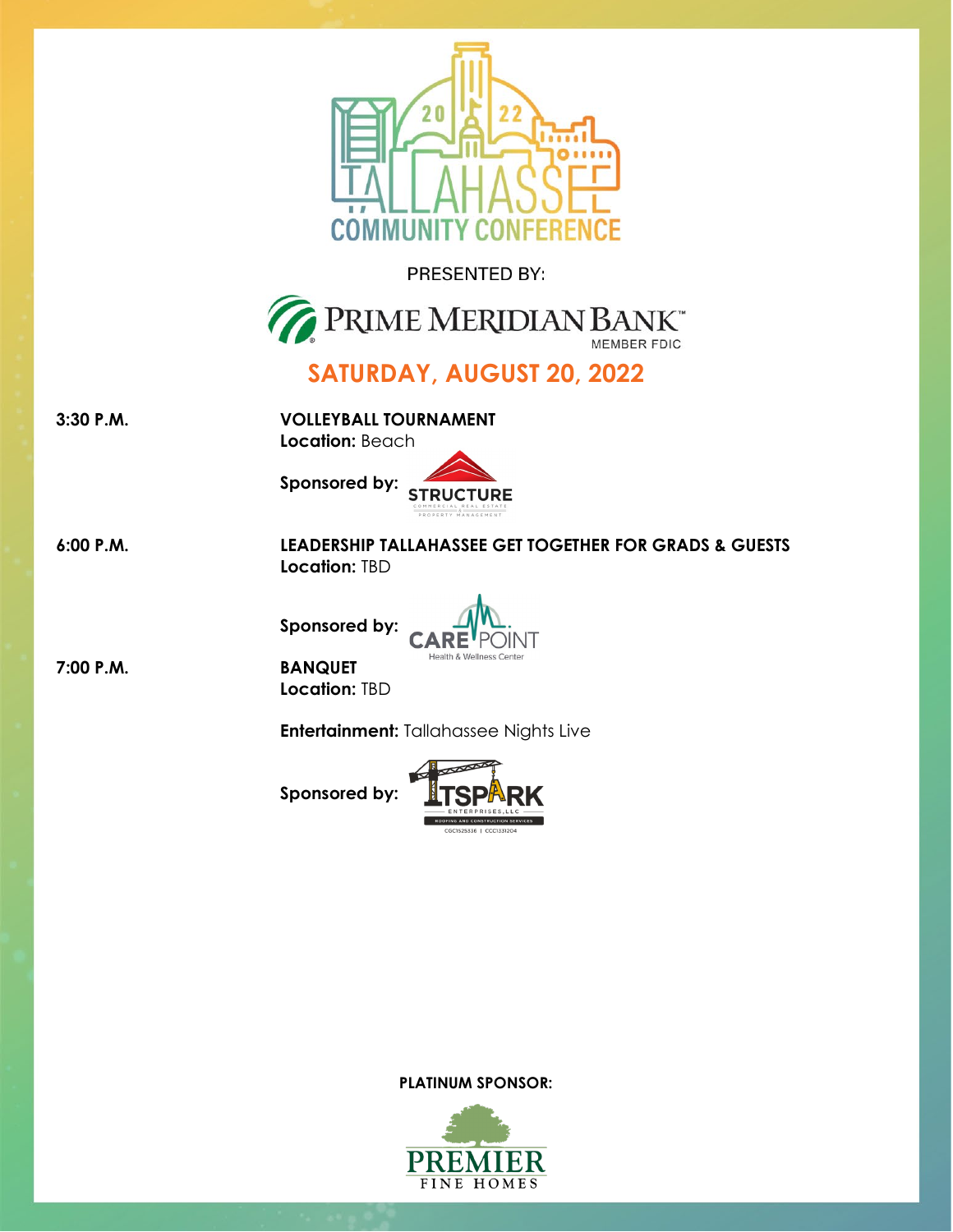PRESENTED BY: **PRIME MERIDIAN BANK SUNDAY, AUGUST 21, 2022 8:00 A.M. BREAKFAST & CLOSING SESSION Location:** Ritz Carlton Ballroom **Sponsored by: STEARNS WEAVER MILLER Presenting Sponsor Highlight:** Prime Meridian Bank **8:30 A.M. REGIONAL REAL ESTATE UPDATE: MARKET STATISTICS, TRENDS & FUTURE OUTLOOK** Despite setbacks and surprises in the real estate market over the past two years, we are seeing signs of promise and growth breaking through the uncertainty. Join local real estate experts for a residential market snapshot,

**Moderator:** Ed Murray, President/Broker, NAI TALCOR

turning in our community and across Northwest Florida.

commercial projects on the horizon and learn more about the dirt that is

**Panelists:**

Jason Ghazvini, Vice President, Premier Fine Homes Jorge Gonzalez, President/CEO, The St. Joe Company Stewart Haire, Land Acquisitioner, D.R. Horton

**10:00 A.M. CLOSING COMMENTS & CONFERENCE GIVEAWAYS** Sue Dick, President/CEO, Greater Tallahassee Chamber of Commerce Dustin Rivest, Founder/CEO, 223 Agency Katrina Rolle, President/CEO, Community Foundation of North Florida

- **10:30 A.M. ATTENDEES ADJOURNED**
- **11:00 A.M. HOTEL CHECKOUT**